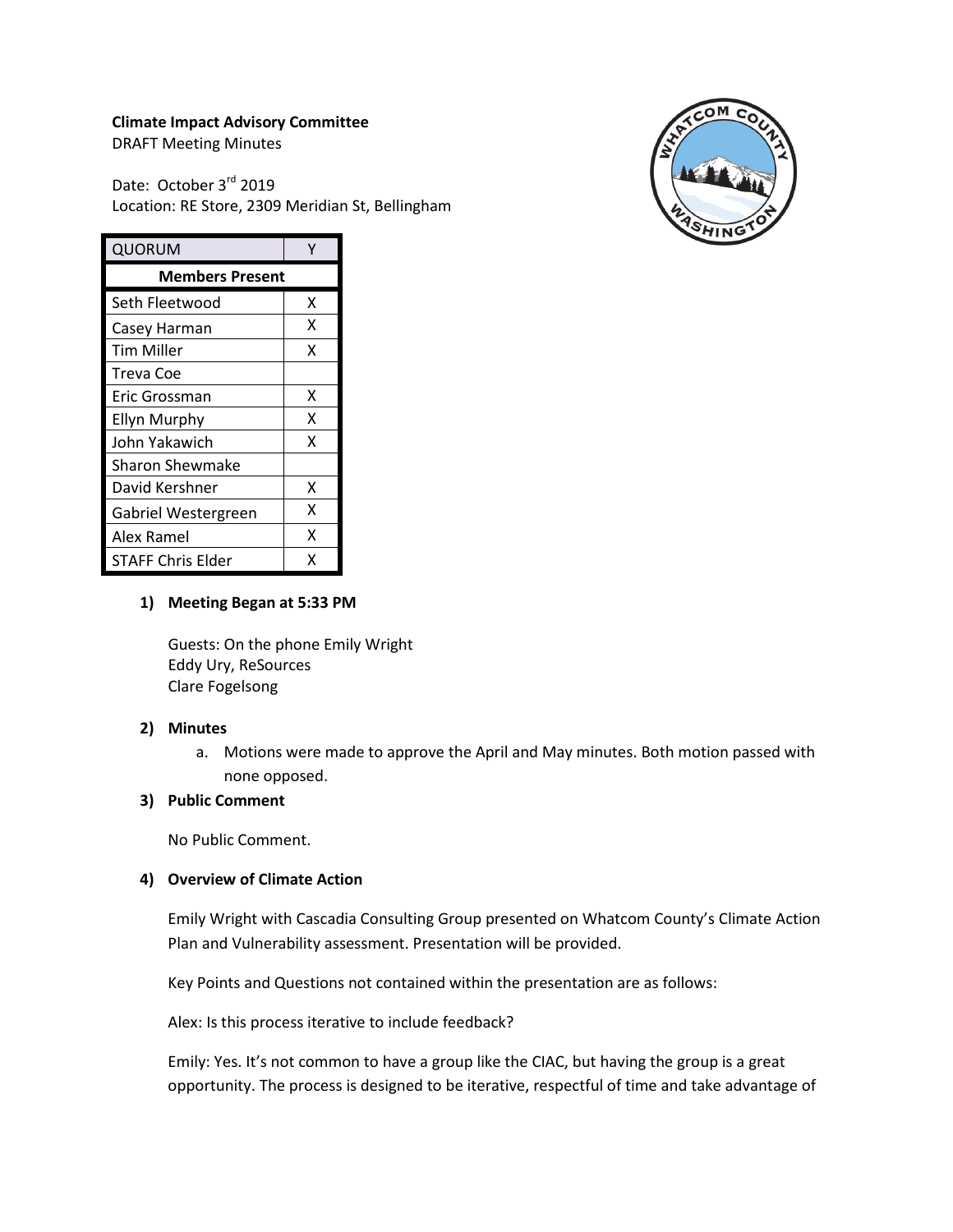CIAC and Bellingham expertise. Cascadia plans on having review as well checks and balances form the CIAC.

Alex then urged Emily to follow the City of Bellingham Climate Action Task Force mitigation strategies closely while performing the work for Whatcom County.

Chris Elder interjected that a lot of the resources have been sent to Cascadia Consulting, and Chris invited anyone else who is has information to send the information along. Emily echoed Chris's statement that anything that is helpful to provide details about streamflow, sea level rise etc. would be very useful.

Alex: Is safe to assume that the sensitively analysis and adaptive capacity account for environmental justice factors? Do you plan to use the environmental justice map the state provided?

Emily: Yes, we plan on using factors that the county prefers as a layer on top the analysis. We will follow up, but if possible will plan to use the environmental justice map.

Emily mentioned that Cascadia has not done that analysis yet, but think it will be great addition to Whatcom's plan.

Casey: Should we consider bringing other entities such as Puget Sound Energy for specific focus areas?

The group consensus was that it might be possible, Casey and Chris will discuss offline.

Seth: Is the impression correct that the assessment is more on Vulnerability instead of Mitigate? Emily: No, the presentation shows a bit of bias, but based on the budget is roughly 50-50, maybe even a bit more heavy on mitigation.

Alex mentioned that the Heal Act, House Bill 5489, has not created the map he had in mind, but urged Cascadia to follow up on the map and the bill.

Chris mentioned that the Health Department has information on communities that may useful.

Eric: What is the ultimate goal of the vulnerability component? Do you see summarizing what the county needs to consider, or go further and provide recommendation for priority?

Emily: One goal is to make the county aware of additional issues or communities that are more vulnerable. Climate change will exacerbate existing challenges and inequities. Parts of the infrastructure that are already weak will only be more strained. The county probably has areas of concern, and the study will likely confirm what's already known, but may provide additional areas of interest. The study will also include possible actions in mitigation and resilience. Checking other projects will show how they [Cascadia] work, but the intent is to go the extra step and provide specific recommendations.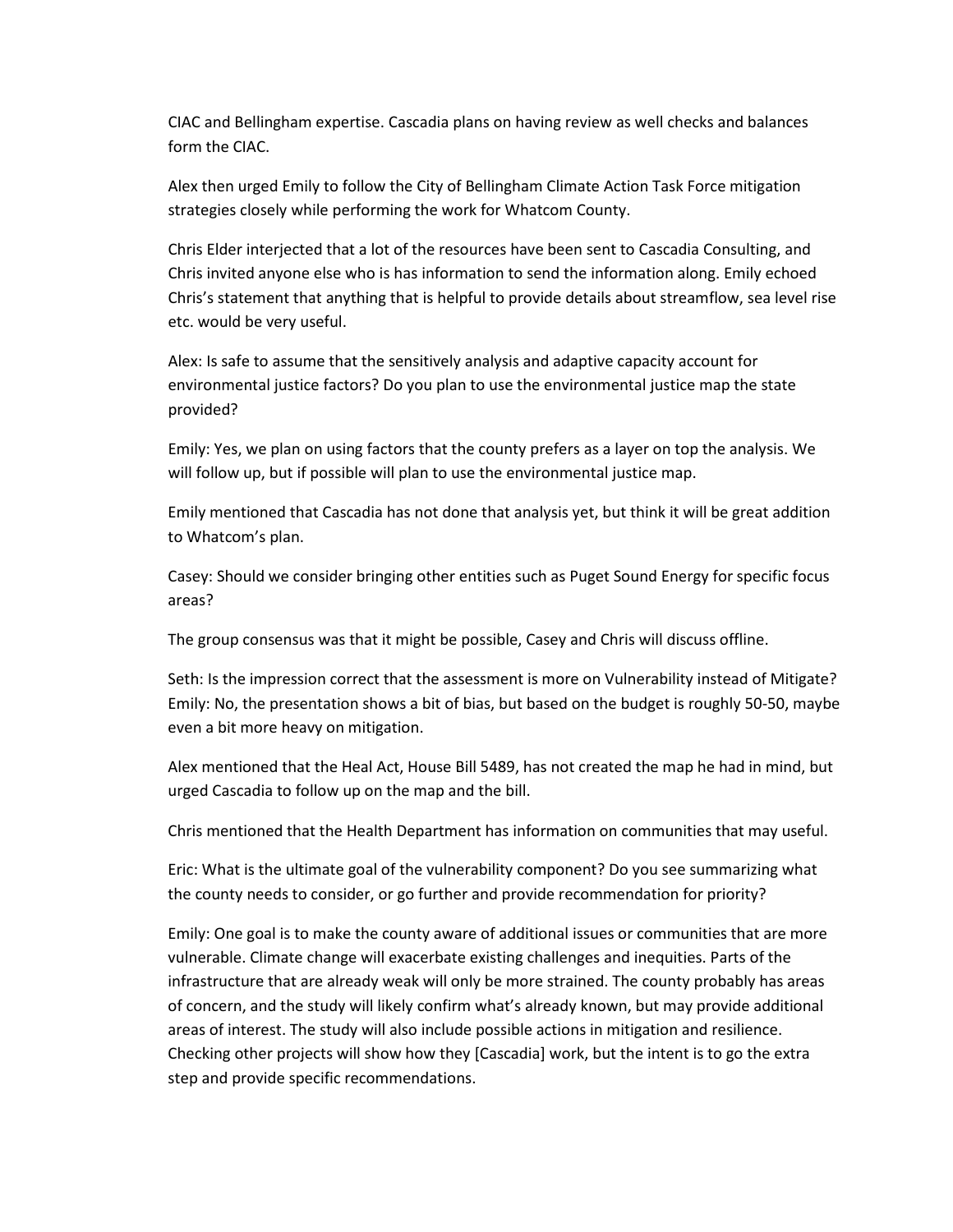Seth: Any specifics on applying the City of Bellingham's effort to Whatcom County's work?

Emily: Yes. [did not have any more notes on this Reply]

Alex: What level of feedback is Cascadia interested in tonight?

Emily: I'd like to start the conversation, tonight would be preferential, but hopefully by November  $7<sup>th</sup>$  meeting the committee could come with a decision or ready to make a decision.

Chris recommended having a discussion this meeting, and possibly a survey sent to the committee.

Seth: What does Cascadia need from the committee particularly for the November  $7<sup>th</sup>$  meeting? Emily indicated 30 minutes to an hour, but Chris and Emily will discuss offline

Alex: Last question – Cascadia Law group has been criticized by people in the planning department, can you confirm that Cascadia Consulting is not affiliated with Cascadia Law Group? Emily: Yes, Cascadia Law Group is not affiliated with Cascadia Consulting.

The discussion moved on to how to move the focus areas forward. Chris brought some suggestions of focus areas: Forest, open land, recreation; Water, Transportation and Infrastructure. Alex suggested Marine shoreline as a very important topic. It was decided that Ellyn and Eric will meet and discuss the focus areas and provide input at the next meeting.

Ellyn mentioned the state is pressuring utilities to look at the total cost of carbon and passed out information on it from the Institute for Policy Integrity and information from the WUTC on the social cost of carbon.

Dave: What is the Cascadia Consulting group going to do with the 2007 Climate Action Plan? Chris was not certain on the CO2 number in the original assessment, but will review the recommendations from the 2007 report and see how the county progressed.

Alex was unaware of the social cost of carbon estimate, but mentioned there are proposed changes to the Cherry point code CO2 has a cap of 60\$/ton. The WUTC paper has an adjusted cost of carbon that has research behind it, so it might be good for the County to look at it. Chris said that we can bring this to county attention, but the proposed amendments are already in front of the planning commission. Alex and Chris will work on this offline.

The previous months minutes were then quickly discussed. Alex moved to approve the minutes, Casey Seconded, no opposed. Motion passed.

The floor was opened for public comment again.

Clare mentioned the city of Bellingham had already performed a vulnerability assessment and is happy to share. He also reiterated that it will be good to keep discussing between the county group and city group. Last night [October  $2^{nd}$ ] the city had the Transportation and ? present to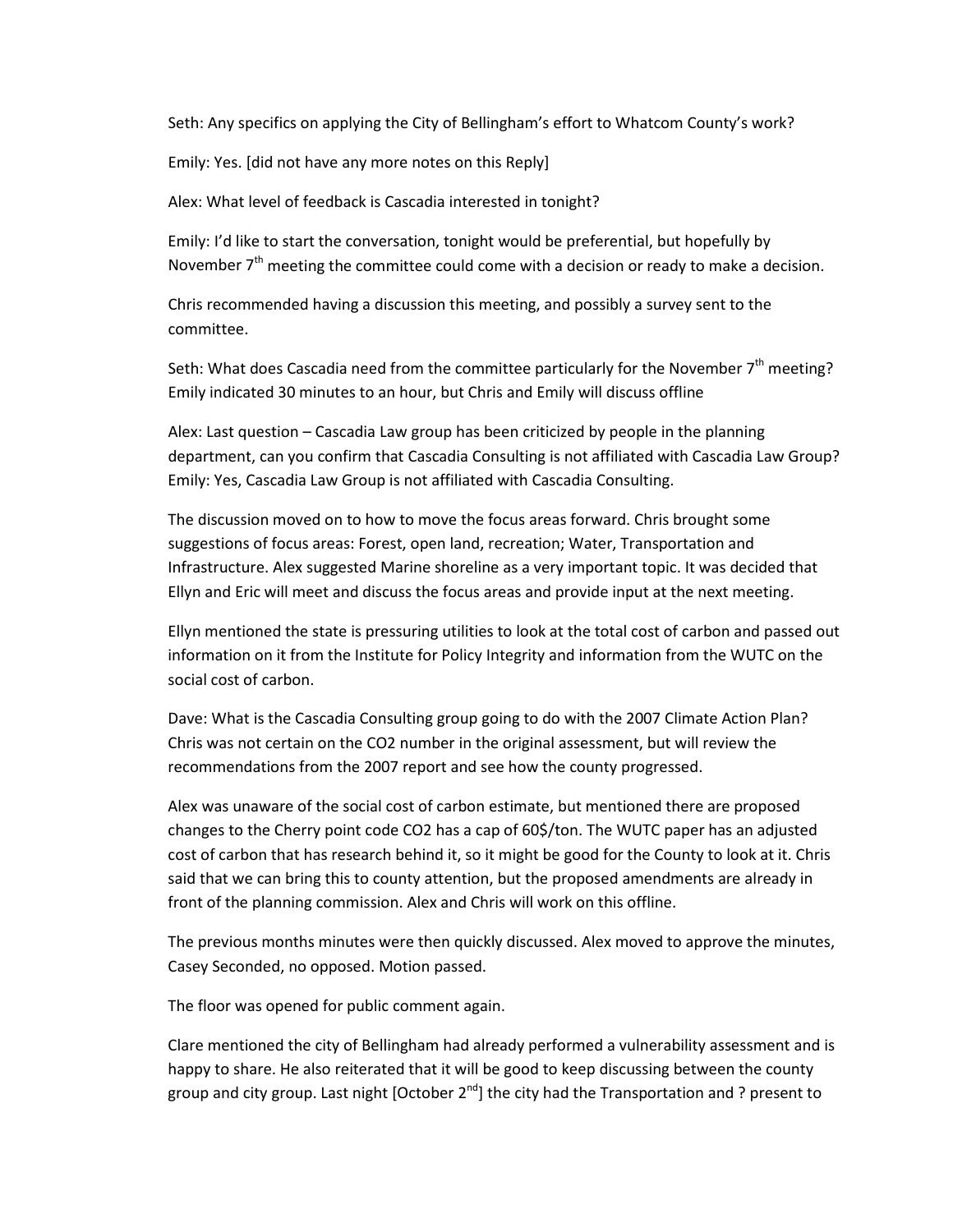the task force. They were looking at the feasibility of the emissions targets by 2030 or 2035. If the city desires 100% carbon emission free by 2035, the workgroup came forward and said the only way forward would be to say no more Internal Combustion Engines within the city of Bellingham by 2035. Other ideas are also on the forefront. None of the recommendations are approved by the city council yet. October  $16<sup>th</sup>$  is the energy supply and building work groups. Clare also mentioned that the COSMOS model which will feed into the vulnerability assessment. Likely a bonus meeting in early November. Proceedings are available on the city's website.

Eddy Ury commented that the reports from the transportation group are quite bold. There are questions about feasibility, but these types of goals aren't unique to Bellingham – numerous communities are considering the same thing. Some market predictions are that EVs will be become cheaper than internal combustion engines soon. County may also consider these measures. The potential emission reductions have been considered to be residential and commercial, but county emissions are mostly industrial by heavy industry. The mitigation costs from heavy industry could be a funding source for county mitigation and funding sources.

Clare mentioned the possibility of a climate hub with Western to bring resources in the county and city to implement the mitigations. Institute for Climate Studies at Western may be a good resource to help make this happen.

### 5) **New/Old Business**

Alex mentioned he was attending the C40 conference (meeting of mayors focused on sustainability). He is willing to provide an update when he returns.

Chris accepted a job in public works, but will remain as staff contact at least through the Cascadia Contract, which means at least he will be a part of the committee through June guaranteed.

Casey volunteered to give a power system/grid presentation at the next meeting.

### 6) **Next meeting**

November 7<sup>th</sup>, 2019 at the ReStore Facility at 5:30.

Discussion topics are as follows:

- Cascadia Climate Action Plan Discussion
- Presentation by Casey on the power system
- Alex to present on the C40 conference, and Cherry Point.

Ellyn asked about PSE's plan to meet CETA, Casey will check.

John offered to arrange a presentation on what BP is doing. Alex mentioned to invite Phillips 66 as well. Clare offered provide an update on the Bellingham Task Force at the